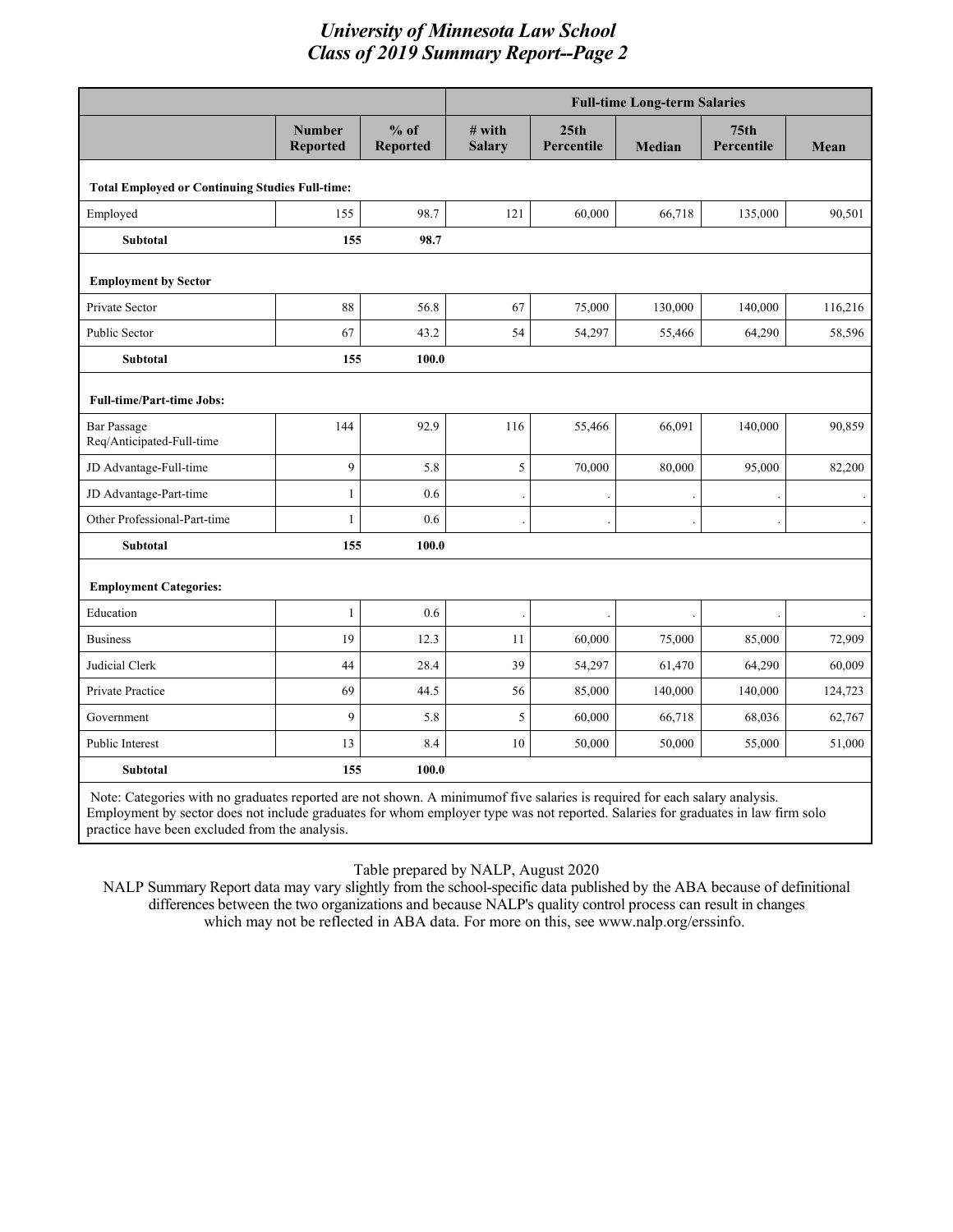|                                                                                                                             |                                  |                           | <b>Full-time Long-term Salaries</b> |                    |         |                                |         |  |
|-----------------------------------------------------------------------------------------------------------------------------|----------------------------------|---------------------------|-------------------------------------|--------------------|---------|--------------------------------|---------|--|
|                                                                                                                             | <b>Number</b><br><b>Reported</b> | $%$ of<br><b>Reported</b> | $#$ with<br><b>Salary</b>           | 25th<br>Percentile | Median  | 75 <sub>th</sub><br>Percentile | Mean    |  |
| <b>Education Jobs:</b>                                                                                                      |                                  |                           |                                     |                    |         |                                |         |  |
| JD Advantage                                                                                                                | $\mathbf{1}$                     | 100.0                     |                                     |                    |         |                                |         |  |
| <b>Subtotal</b>                                                                                                             | $\mathbf{1}$                     | 100.0                     |                                     |                    |         |                                |         |  |
| <b>Business Jobs:</b>                                                                                                       |                                  |                           |                                     |                    |         |                                |         |  |
| Bar Passage Required/Anticipated                                                                                            | 13                               | 68.4                      | $\tau$                              | 52,000             | 60,000  | 75,000                         | 65,286  |  |
| JD Advantage                                                                                                                | 6                                | 31.6                      |                                     |                    |         |                                |         |  |
| <b>Subtotal</b>                                                                                                             | 19                               | 100.0                     |                                     |                    |         |                                |         |  |
| <b>Private Practice Jobs:</b>                                                                                               |                                  |                           |                                     |                    |         |                                |         |  |
| Bar Passage Required/Anticipated                                                                                            | 68                               | 98.6                      | 55                                  | 85,000             | 140,000 | 140,000                        | 125,791 |  |
| JD Advantage                                                                                                                | $\mathbf{1}$                     | 1.4                       |                                     |                    |         |                                |         |  |
| <b>Subtotal</b>                                                                                                             | 69                               | 100.0                     |                                     |                    |         |                                |         |  |
| <b>Government Jobs:</b>                                                                                                     |                                  |                           |                                     |                    |         |                                |         |  |
| Bar Passage Required/Anticipated                                                                                            | $\tau$                           | 77.8                      | 5                                   | 60,000             | 66,718  | 68,036                         | 62,767  |  |
| JD Advantage                                                                                                                | $\mathbf{1}$                     | 11.1                      |                                     |                    |         |                                |         |  |
| Other Professional                                                                                                          | $\mathbf{1}$                     | 11.1                      |                                     |                    |         |                                |         |  |
| Subtotal                                                                                                                    | 9                                | 100.0                     |                                     |                    |         |                                |         |  |
| <b>Judicial Clerkships:</b>                                                                                                 |                                  |                           |                                     |                    |         |                                |         |  |
| Federal                                                                                                                     | 10                               | 22.7                      | 10                                  | 64,179             | 65,000  | 65,463                         | 64,933  |  |
| <b>State</b>                                                                                                                | 34                               | 77.3                      | 29                                  | 54,297             | 54,935  | 63,000                         | 58,311  |  |
| Subtotal                                                                                                                    | 44                               | 100.0                     |                                     |                    |         |                                |         |  |
| Note: Categories with no graduates reported are not shown. A minimum of five salaries is required for each salary analysis. |                                  |                           |                                     |                    |         |                                |         |  |

Note: Categories with no graduates reported are not shown. A minimumof five salaries is required for each salary analysis. Salaries for graduates in law firm solo practice have been excluded from the analysis.

Table prepared by NALP, August 2020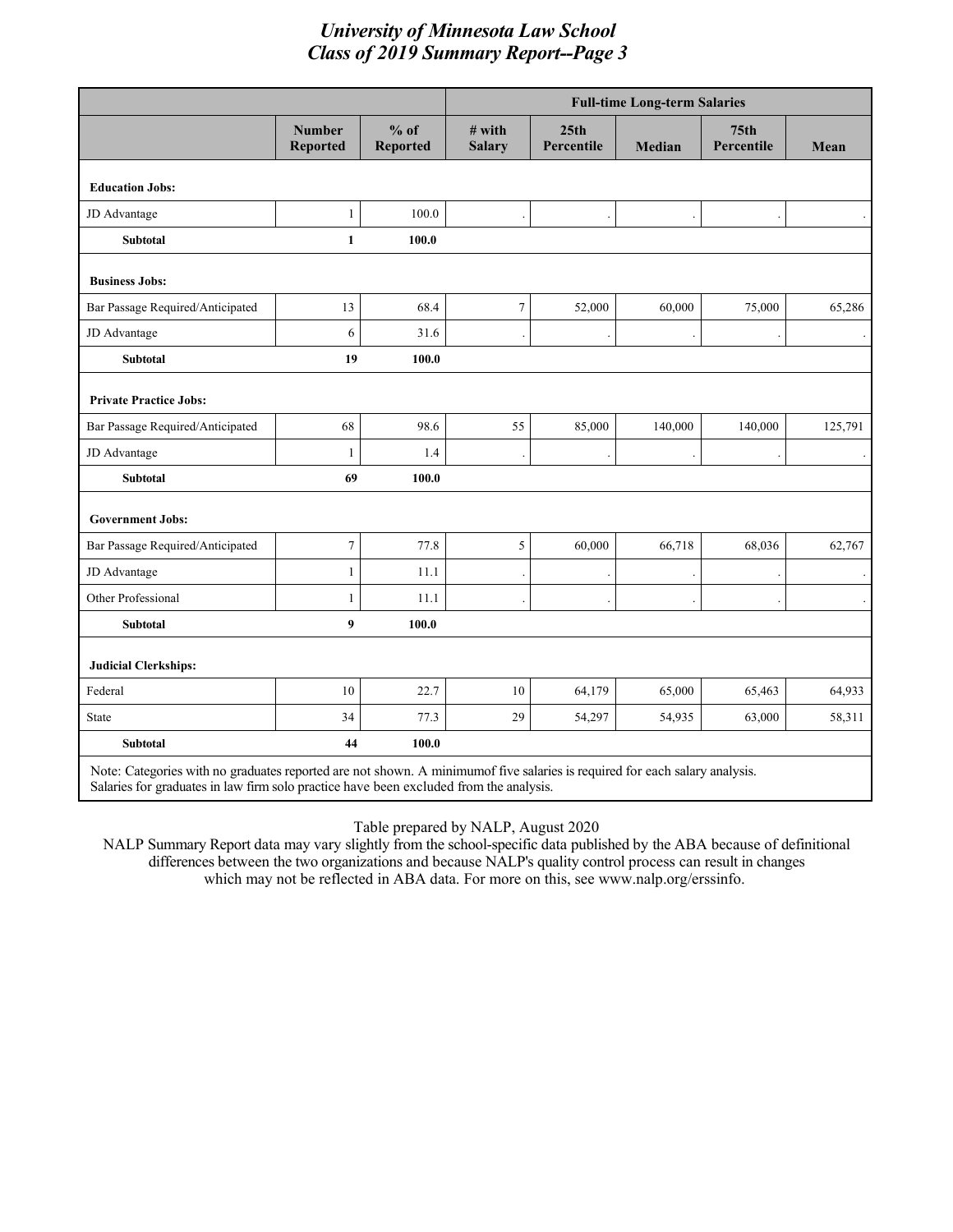|                                                                                                                            |                                  |                           | <b>Full-time Long-term Salaries</b> |                                |         |                                |         |  |  |
|----------------------------------------------------------------------------------------------------------------------------|----------------------------------|---------------------------|-------------------------------------|--------------------------------|---------|--------------------------------|---------|--|--|
|                                                                                                                            | <b>Number</b><br><b>Reported</b> | $%$ of<br><b>Reported</b> | # with<br><b>Salary</b>             | 25 <sub>th</sub><br>Percentile | Median  | 75 <sub>th</sub><br>Percentile | Mean    |  |  |
| <b>Public Interest Jobs:</b>                                                                                               |                                  |                           |                                     |                                |         |                                |         |  |  |
| Bar Passage Required/Anticipated                                                                                           | 12                               | 92.3                      | 10                                  | 50,000                         | 50,000  | 55,000                         | 51,000  |  |  |
| JD Advantage                                                                                                               | 1                                | 7.7                       |                                     |                                |         |                                |         |  |  |
| <b>Subtotal</b>                                                                                                            | 13                               | 100.0                     |                                     |                                |         |                                |         |  |  |
| Size of Firm (by # of Attorney):                                                                                           |                                  |                           |                                     |                                |         |                                |         |  |  |
| $1 - 10$                                                                                                                   | 16                               | 23.2                      | 9                                   | 65,000                         | 70,000  | 75,000                         | 75,333  |  |  |
| $11 - 25$                                                                                                                  | 11                               | 15.9                      | 11                                  | 65,000                         | 85,000  | 98,000                         | 89,364  |  |  |
| $26 - 50$                                                                                                                  | 1                                | 1.4                       |                                     |                                |         |                                |         |  |  |
| 51-100                                                                                                                     | $\overline{4}$                   | 5.8                       |                                     |                                |         |                                |         |  |  |
| 101-250                                                                                                                    | $\overline{7}$                   | 10.1                      | 6                                   | 140,000                        | 140,000 | 140,000                        | 141,667 |  |  |
| 251-500                                                                                                                    | 10                               | 14.5                      | 10                                  | 130,000                        | 140,000 | 140,000                        | 137,250 |  |  |
| $501+$                                                                                                                     | 20                               | 29.0                      | 16                                  | 140,000                        | 160,000 | 190,000                        | 160,688 |  |  |
| <b>Subtotal</b>                                                                                                            | 69                               | 100.0                     |                                     |                                |         |                                |         |  |  |
| Type of Law Firm Job:                                                                                                      |                                  |                           |                                     |                                |         |                                |         |  |  |
| Associate                                                                                                                  | 65                               | 94.2                      | 54                                  | 85,000                         | 140,000 | 140,000                        | 126,639 |  |  |
| <b>Staff Attorney</b>                                                                                                      | 1                                | 1.4                       |                                     |                                |         |                                |         |  |  |
| Law Clerk                                                                                                                  | $\overline{2}$                   | 2.9                       |                                     |                                |         |                                |         |  |  |
| Manager/administrator                                                                                                      | 1                                | 1.4                       |                                     |                                |         |                                |         |  |  |
| <b>Subtotal</b>                                                                                                            | 69                               | 100.0                     |                                     |                                |         |                                |         |  |  |
| Note: Categories with no graduates reported are not shown. A minimumof five salaries is required for each salary analysis. |                                  |                           |                                     |                                |         |                                |         |  |  |

Salaries for graduates in law firm solo practice have been excluded from the analysis.

Table prepared by NALP, August 2020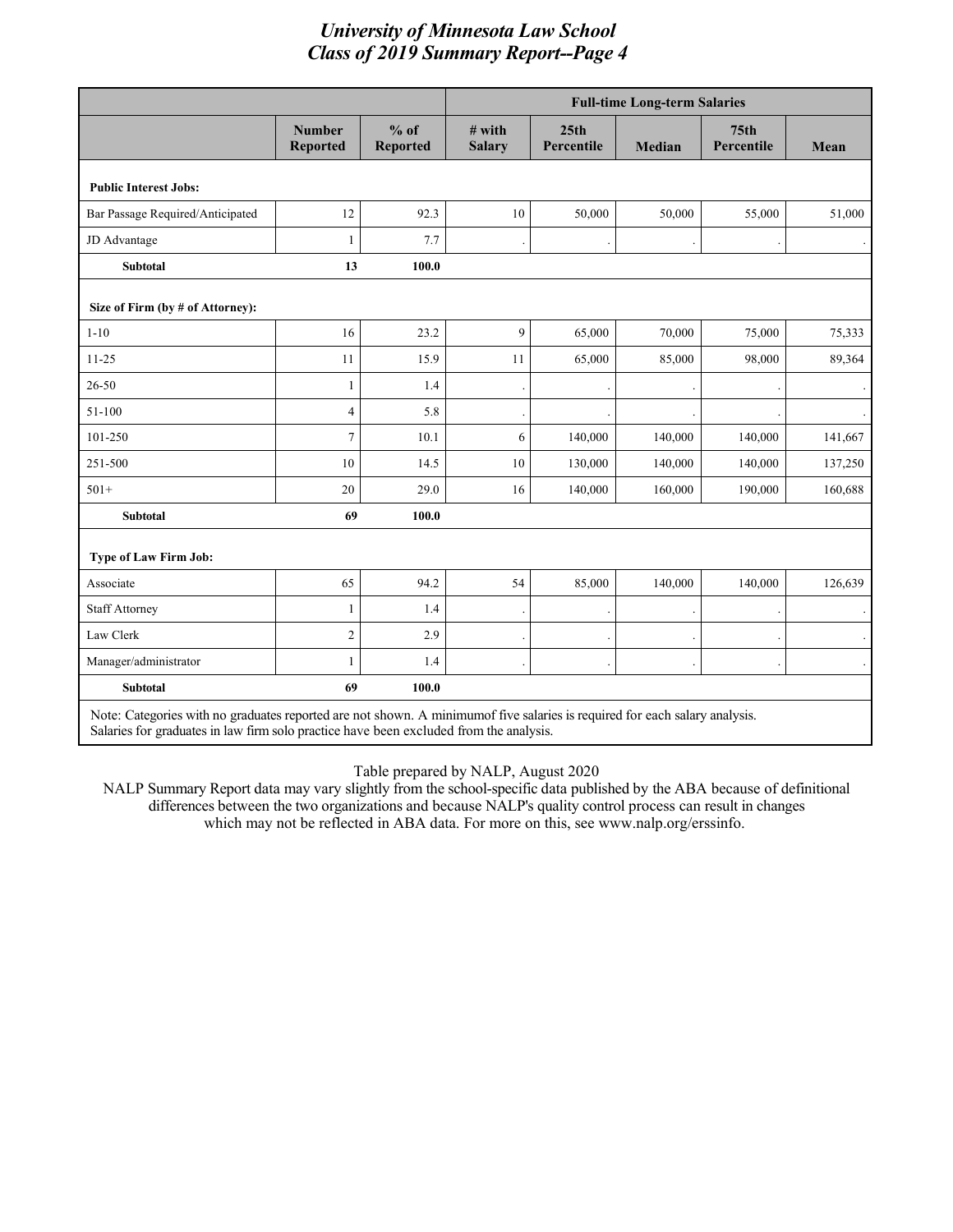|                                            |                                                                                                                                                                                                                      |                           | <b>Full-time Long-term Salaries</b> |                                |               |                                |         |  |  |
|--------------------------------------------|----------------------------------------------------------------------------------------------------------------------------------------------------------------------------------------------------------------------|---------------------------|-------------------------------------|--------------------------------|---------------|--------------------------------|---------|--|--|
|                                            | <b>Number</b><br><b>Reported</b>                                                                                                                                                                                     | $%$ of<br><b>Reported</b> | $#$ with<br><b>Salary</b>           | 25 <sub>th</sub><br>Percentile | <b>Median</b> | 75 <sub>th</sub><br>Percentile | Mean    |  |  |
| <b>Jobs Taken by Region:</b>               |                                                                                                                                                                                                                      |                           |                                     |                                |               |                                |         |  |  |
| Mid-Atlantic                               | 9                                                                                                                                                                                                                    | 5.8                       | 5                                   | 60,000                         | 61,675        | 84,000                         | 71,247  |  |  |
| E North Central                            | 14                                                                                                                                                                                                                   | 9.0                       | 13                                  | 64,000                         | 98,000        | 190,000                        | 119,077 |  |  |
| W North Central                            | 110                                                                                                                                                                                                                  | 71.0                      | 91                                  | 55,932                         | 66,718        | 140,000                        | 89,550  |  |  |
| South Atlantic                             | 8                                                                                                                                                                                                                    | 5.2                       | 6                                   | 44,082                         | 59,645        | 68,036                         | 57,235  |  |  |
| E South Central                            | $\mathbf{1}$                                                                                                                                                                                                         | 0.6                       |                                     |                                |               |                                |         |  |  |
| W South Central                            | 1                                                                                                                                                                                                                    | 0.6                       |                                     |                                |               |                                |         |  |  |
| Mountain                                   | $\overline{c}$                                                                                                                                                                                                       | 1.3                       |                                     |                                |               |                                |         |  |  |
| Pacific                                    | 4                                                                                                                                                                                                                    | 2.6                       |                                     |                                |               |                                |         |  |  |
| Non-US locations                           | 6                                                                                                                                                                                                                    | 3.9                       |                                     |                                |               |                                |         |  |  |
| <b>Subtotal</b>                            | 155                                                                                                                                                                                                                  | 100.0                     |                                     |                                |               |                                |         |  |  |
| <b>Location of Jobs:</b>                   |                                                                                                                                                                                                                      |                           |                                     |                                |               |                                |         |  |  |
| In-State                                   | 107                                                                                                                                                                                                                  | 69.0                      | 88                                  | 55,466                         | 66,718        | 137,500                        | 88,796  |  |  |
| Out of State                               | 48                                                                                                                                                                                                                   | 31.0                      | 33                                  | 61,675                         | 68,036        | 130,000                        | 95,050  |  |  |
| <b>Subtotal</b>                            | 155                                                                                                                                                                                                                  | 100.0                     |                                     |                                |               |                                |         |  |  |
| # States and Territories w/Employed Grads: |                                                                                                                                                                                                                      |                           |                                     |                                |               |                                |         |  |  |
|                                            | 19                                                                                                                                                                                                                   |                           |                                     |                                |               |                                |         |  |  |
| <b>Total</b>                               | 19                                                                                                                                                                                                                   |                           |                                     |                                |               |                                |         |  |  |
|                                            | Note: Categories with no graduates reported are not shown. A minimumof five salaries is required for each salary analysis.<br>Salaries for graduates in law firm solo practice have been excluded from the analysis. |                           |                                     |                                |               |                                |         |  |  |

Table prepared by NALP, August 2020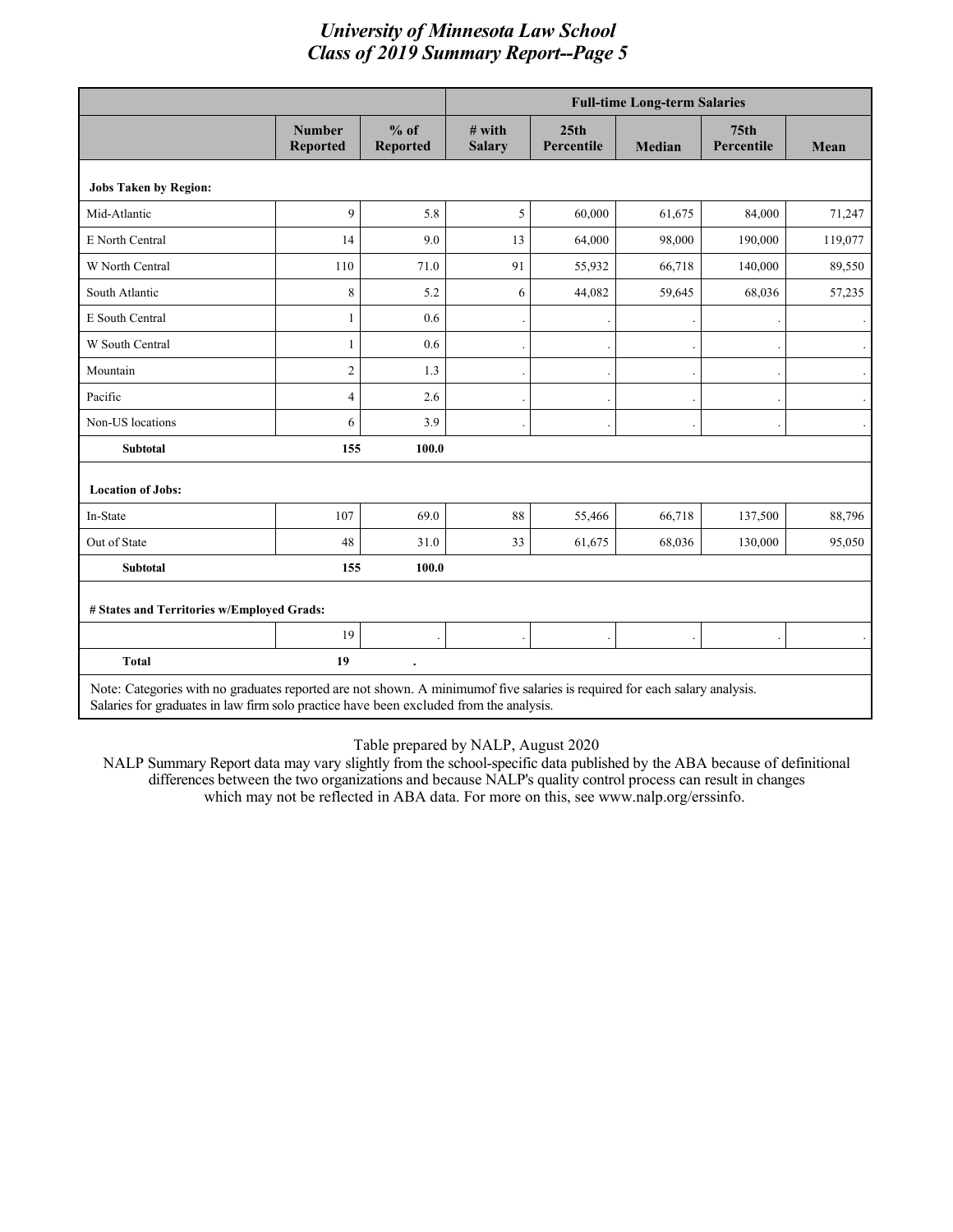|                                                                                                                                                                                           | <b>Number</b><br><b>Reported</b> | $%$ of<br><b>Reported</b> |  |  |  |  |
|-------------------------------------------------------------------------------------------------------------------------------------------------------------------------------------------|----------------------------------|---------------------------|--|--|--|--|
| <b>Source of Job</b>                                                                                                                                                                      |                                  |                           |  |  |  |  |
| <b>Fall OCI</b>                                                                                                                                                                           | 22                               | 14.7                      |  |  |  |  |
| Job fair/consortia                                                                                                                                                                        | 6                                | 4.0                       |  |  |  |  |
| Job posting in CSO                                                                                                                                                                        | 34                               | 22.7                      |  |  |  |  |
| Job posted online or in print                                                                                                                                                             | 11                               | 7.3                       |  |  |  |  |
| Clerkship application process or<br><b>OSCAR</b>                                                                                                                                          | 15                               | 10.0                      |  |  |  |  |
| Return to prior job                                                                                                                                                                       | 4                                | 2.7                       |  |  |  |  |
| Referral                                                                                                                                                                                  | 24                               | 16.0                      |  |  |  |  |
| Self-initiated/letter                                                                                                                                                                     | 26                               | 17.3                      |  |  |  |  |
| Temp agency                                                                                                                                                                               | 2                                | 1.3                       |  |  |  |  |
| Other                                                                                                                                                                                     | 6                                | 4.0                       |  |  |  |  |
| Subtotal                                                                                                                                                                                  | 150                              | 100.0                     |  |  |  |  |
| <b>Timing of Job Offer</b>                                                                                                                                                                |                                  |                           |  |  |  |  |
| Before graduation                                                                                                                                                                         | 130                              | 83.9                      |  |  |  |  |
| After graduation                                                                                                                                                                          | 25                               | 16.1                      |  |  |  |  |
| Subtotal                                                                                                                                                                                  | 155                              | 100.0                     |  |  |  |  |
| <b>Search Status of Employed Grads</b>                                                                                                                                                    |                                  |                           |  |  |  |  |
| Seeking a different job                                                                                                                                                                   | 19                               | 12.3                      |  |  |  |  |
| Not seeking a different job                                                                                                                                                               | 136                              | 87.7                      |  |  |  |  |
| <b>Subtotal</b>                                                                                                                                                                           | 155                              | 100.0                     |  |  |  |  |
| Note: Figures are based on jobs for which the item was<br>reported, and thus may not add to the total number of jobs.<br>Timing of job offer figures exclude any graduates starting their |                                  |                           |  |  |  |  |

Table prepared by NALP, August 2020

own practice.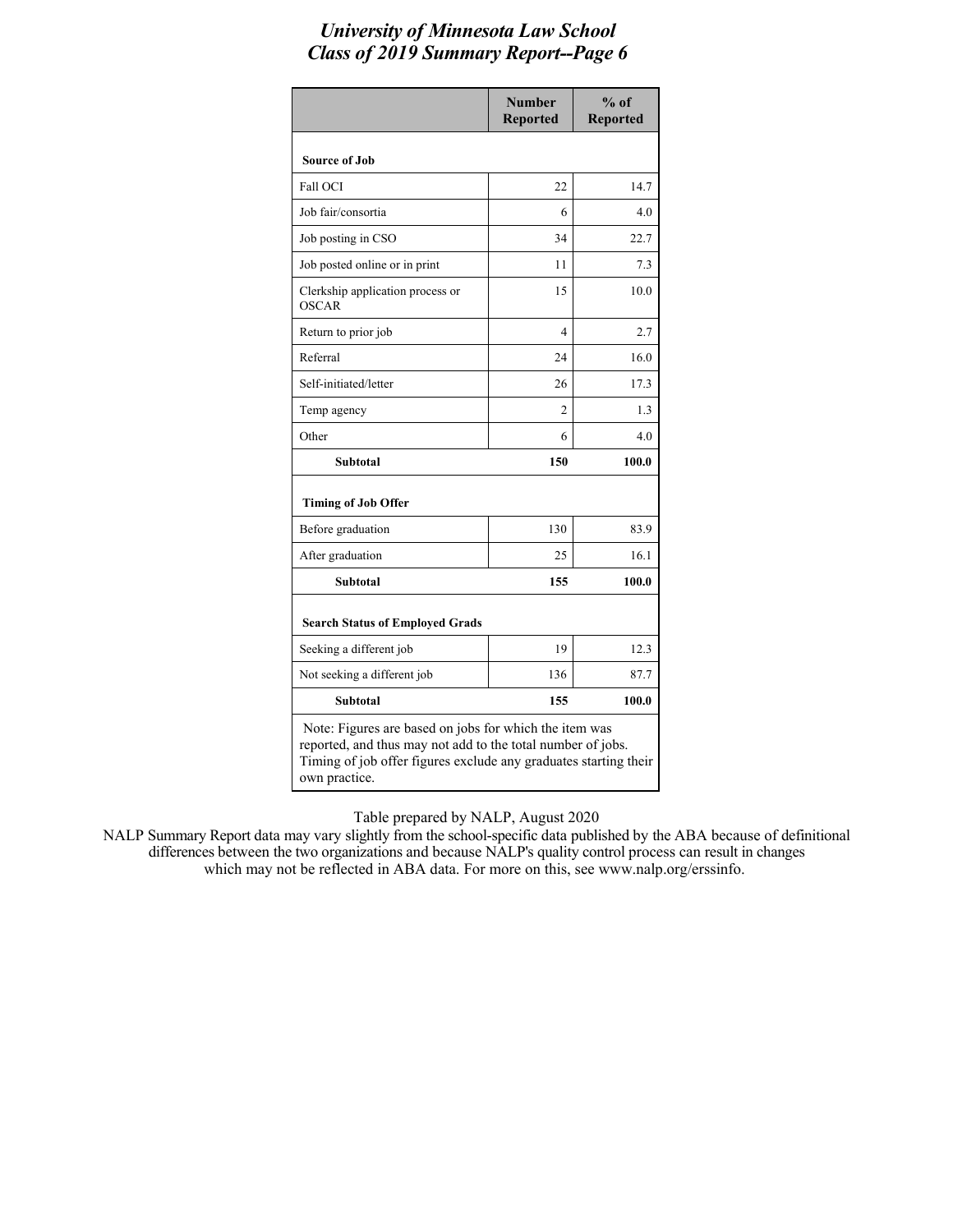|                                                                                                                                                                                                                             | <b>Number of Jobs Reported</b><br>as: |                                            |  |  |  |
|-----------------------------------------------------------------------------------------------------------------------------------------------------------------------------------------------------------------------------|---------------------------------------|--------------------------------------------|--|--|--|
|                                                                                                                                                                                                                             | Long-term<br>$(1+ years)$             | <b>Short-term</b><br>(Less than<br>1 year) |  |  |  |
| <b>Duration of Jobs by Employer Type</b>                                                                                                                                                                                    |                                       |                                            |  |  |  |
| Education                                                                                                                                                                                                                   | 1                                     |                                            |  |  |  |
| <b>Business</b>                                                                                                                                                                                                             | 18                                    | 1                                          |  |  |  |
| Judicial Clerk                                                                                                                                                                                                              | 42                                    | $\overline{c}$                             |  |  |  |
| <b>Private Practice</b>                                                                                                                                                                                                     | 69                                    |                                            |  |  |  |
| Government                                                                                                                                                                                                                  | 9                                     |                                            |  |  |  |
| <b>Public Interest</b>                                                                                                                                                                                                      | 12                                    | 1                                          |  |  |  |
| <b>Total Reported</b>                                                                                                                                                                                                       | 151                                   | 4                                          |  |  |  |
| <b>Total Number of Jobs Reported as Funded by Law School</b>                                                                                                                                                                |                                       |                                            |  |  |  |
|                                                                                                                                                                                                                             | 5                                     |                                            |  |  |  |
| <b>Total Reported</b>                                                                                                                                                                                                       | 5                                     |                                            |  |  |  |
| Note: Figures for job duration are based on jobs for which the item<br>was reported, and thus may not add to the total number of jobs.<br>The count of jobs funded by the law school is a total, regardless of<br>duration. |                                       |                                            |  |  |  |

Table prepared by NALP, August 2020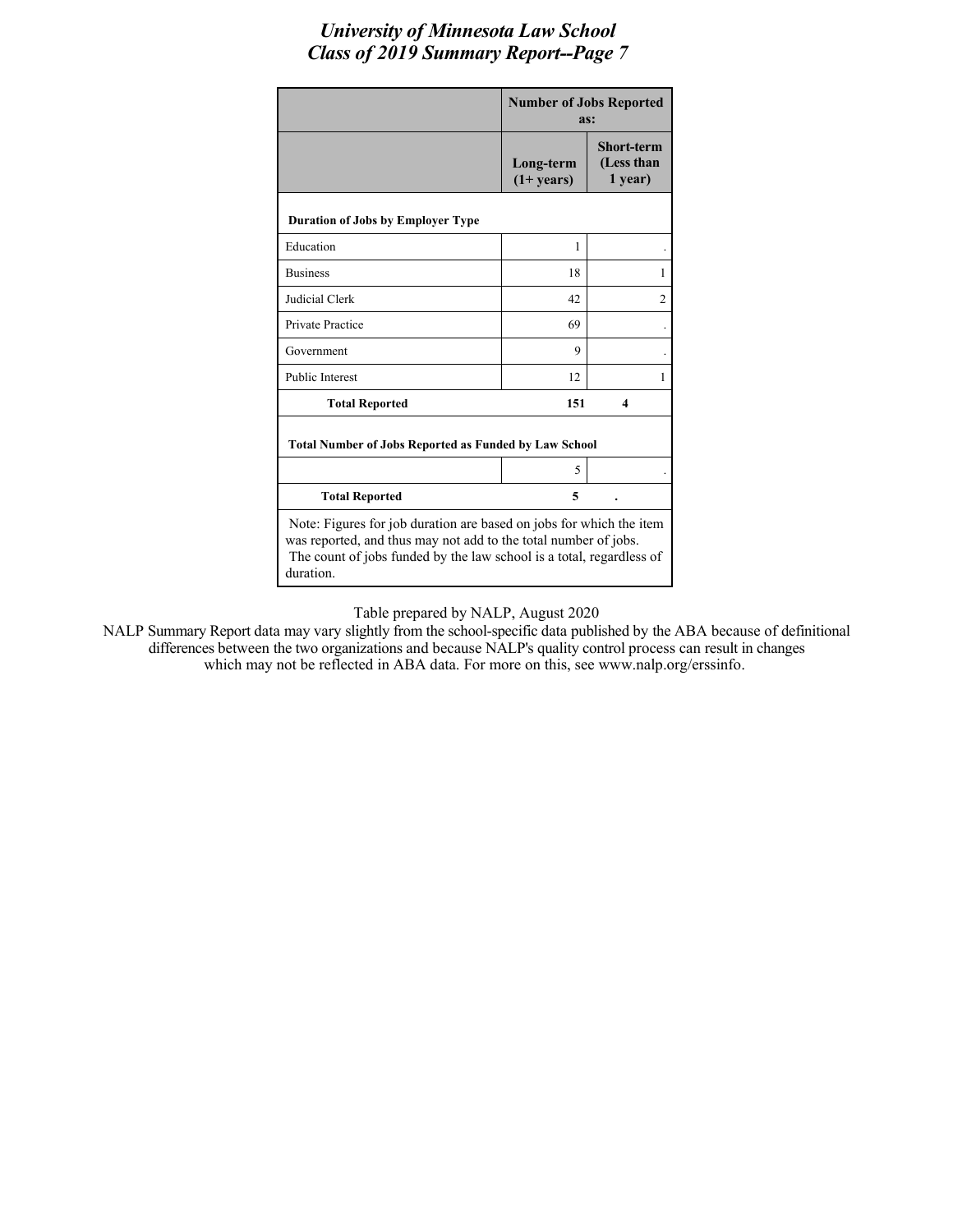### *Class of 2019--University of Minnesota Law School Table 12 Source of Job by Employer Type*

|                                                  | <b>Education</b>                 |                                        | <b>Business</b>                  |                                        | <b>Judicial clerkship</b>        |                                                   | Law firms of 50 or<br>fewer      |                                        |
|--------------------------------------------------|----------------------------------|----------------------------------------|----------------------------------|----------------------------------------|----------------------------------|---------------------------------------------------|----------------------------------|----------------------------------------|
| <b>Source of Job by Employer</b><br><b>Type</b>  | <b>Number</b><br><b>Reported</b> | $\frac{0}{0}$<br>of<br><b>Reported</b> | <b>Number</b><br><b>Reported</b> | $\frac{0}{0}$<br>of<br><b>Reported</b> | <b>Number</b><br><b>Reported</b> | $\frac{0}{0}$<br><sub>of</sub><br><b>Reported</b> | <b>Number</b><br><b>Reported</b> | $\frac{0}{0}$<br>of<br><b>Reported</b> |
| <b>Fall OCI</b>                                  | 0                                | $\Omega$                               | 2                                | 11.1                                   | $\Omega$                         | $\Omega$                                          | 3                                | 10.7                                   |
| <b>Job posting in CSO</b>                        |                                  | $\mathcal{O}$                          | 6                                | 33.3                                   | 9                                | 20.9                                              | 10                               | 35.7                                   |
| <b>Clerkship application process</b><br>or OSCAR |                                  | $\Omega$                               | $\Omega$                         | 0                                      | 15                               | 34.9                                              | $\Omega$                         | $\circ$                                |
| Pre-law school employer                          |                                  | $\Omega$                               | $\Omega$                         | $\Omega$                               | $\Omega$                         | $\Omega$                                          | 3                                | 10.7                                   |
| <b>Referral from friend</b>                      |                                  | 100.0                                  | 2                                | 11.1                                   | 7                                | 16.3                                              | 5                                | 17.9                                   |
| Letter/self-initiated                            |                                  | $\Omega$                               | 3                                | 16.7                                   | 8                                | 18.6                                              | 5                                | 17.9                                   |
| Temp agency or legal search                      |                                  | $\Omega$                               | $\overline{2}$                   | 11.1                                   | $\cap$                           | $\Omega$                                          | $\cap$                           | $\Omega$                               |
| <b>All other</b>                                 | $\cap$                           | $\Omega$                               | 3                                | 16.7                                   | 4                                | 9.3                                               | 2                                | 7.1                                    |
| <b>TOTAL</b>                                     |                                  | 100.0                                  | 18                               | 100.0                                  | 43                               | 100.0                                             | 28                               | 100.0                                  |

|                                                  | Law firms of 51 or<br>more       |                                        | Government                       |                                        | <b>Public interest</b>           |                                        | <b>All Employer Types*</b>       |                                        |
|--------------------------------------------------|----------------------------------|----------------------------------------|----------------------------------|----------------------------------------|----------------------------------|----------------------------------------|----------------------------------|----------------------------------------|
| <b>Source of Job by Employer</b><br><b>Type</b>  | <b>Number</b><br><b>Reported</b> | $\frac{0}{0}$<br>of<br><b>Reported</b> | <b>Number</b><br><b>Reported</b> | $\frac{0}{0}$<br>of<br><b>Reported</b> | <b>Number</b><br><b>Reported</b> | $\frac{0}{0}$<br>of<br><b>Reported</b> | <b>Number</b><br><b>Reported</b> | $\frac{0}{0}$<br>of<br><b>Reported</b> |
| <b>Fall OCI</b>                                  | 17                               | 43.6                                   | $\Omega$                         | $\Omega$                               | $\Omega$                         | $\Omega$                               | 22                               | 14.7                                   |
| <b>Job posting in CSO</b>                        | 4                                | 10.3                                   |                                  | 11.1                                   | 4                                | 33.3                                   | 34                               | 22.7                                   |
| <b>Clerkship application process</b><br>or OSCAR | $\Omega$                         | $\Omega$                               | $\Omega$                         | 0                                      | $\Omega$                         | $\overline{0}$                         | 15                               | 10.0                                   |
| Pre-law school employer                          |                                  | 2.6                                    | $\Omega$                         | $\Omega$                               | $\Omega$                         | $\mathbf 0$                            | 4                                | 2.7                                    |
| <b>Referral from friend</b>                      | 3                                | 7.7                                    | $\overline{2}$                   | 22.2                                   | 4                                | 33.3                                   | 24                               | 16.0                                   |
| Letter/self-initiated                            | 7                                | 17.9                                   | 3                                | 33.3                                   | $\Omega$                         | $\circ$                                | 26                               | 17.3                                   |
| Temp agency or legal search                      | O                                | $\Omega$                               | $\Omega$                         | $\Omega$                               | $\Omega$                         | $\Omega$                               | $\overline{2}$                   | 1.3                                    |
| <b>All other</b>                                 | $\tau$                           | 17.9                                   | 3                                | 33.3                                   | 4                                | 33.3                                   | 23                               | 15.3                                   |
| <b>TOTAL</b>                                     | 39                               | 100.0                                  | 9                                | 100.0                                  | 12                               | 100.0                                  | 150                              | 100.0                                  |

*\* Excludes jobs for which a source, employer type, or firm size was not reported. "Other" also includes job fairs, spring OCI, non-CSO job sites and postings, and the self-employed.*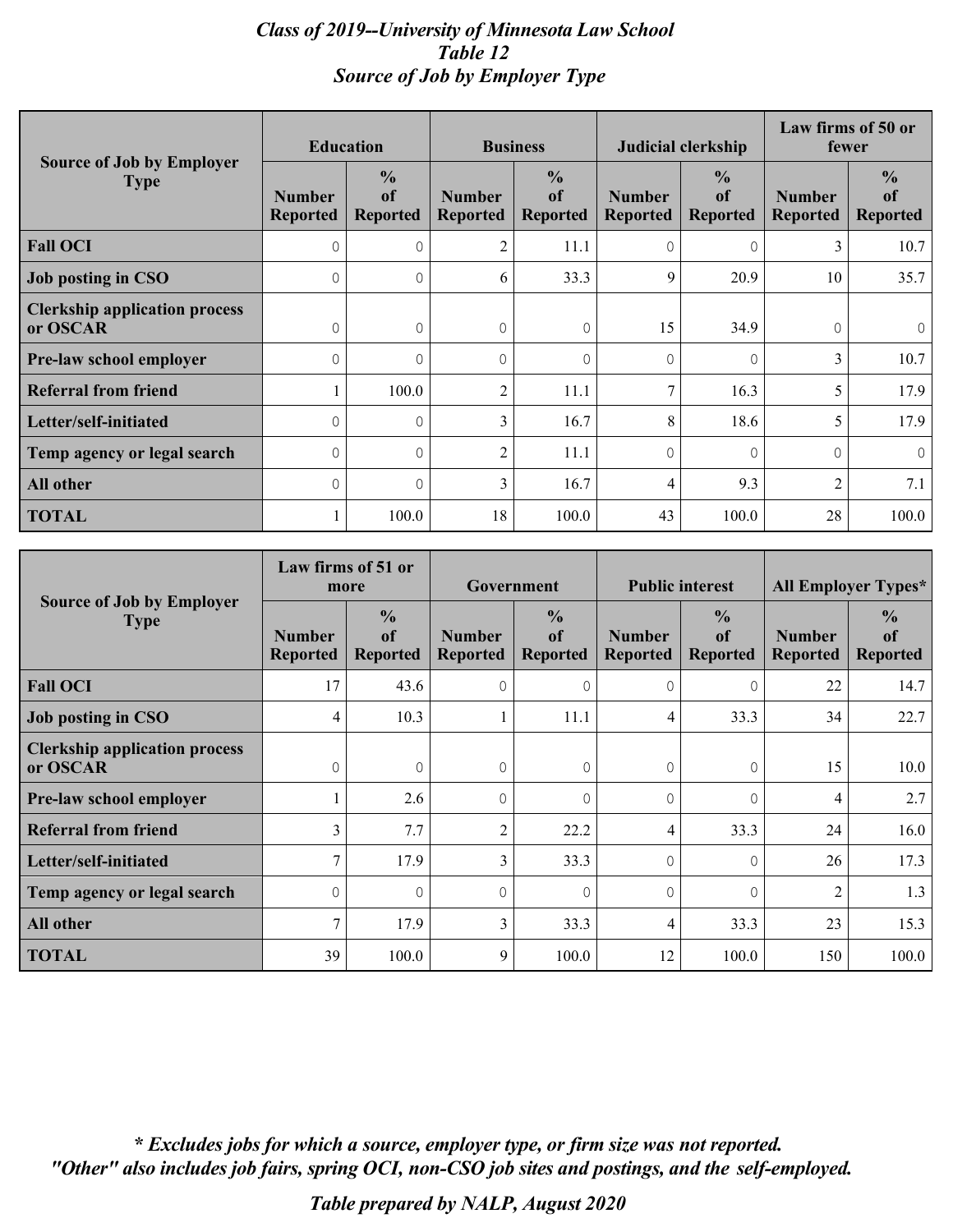## *Class of 2019--University of Minnesota Law School Table 13 Number of Jobs Reported Taken by State*

| <b>Region</b>    | <b>State</b>       | #<br><sub>of</sub><br>jobs | $\frac{0}{0}$<br><sub>of</sub><br>jobs |
|------------------|--------------------|----------------------------|----------------------------------------|
| Mid Atlantic     | New Jersey         | 2                          | 1.3                                    |
|                  | New York           | 5                          | 3.2                                    |
|                  | Pennsylvania       | $\overline{2}$             | 1.3                                    |
|                  |                    | 9                          | 5.8                                    |
| E. North Central | Illinois           | 7                          | 4.5                                    |
|                  | Michigan           | 2                          | 1.3                                    |
|                  | Wisconsin          | 5                          | 3.2                                    |
|                  |                    | 14                         | 9.0                                    |
| W. North Central | Minnesota          | 107                        | 69.0                                   |
|                  | Missouri           | 1                          | 0.6                                    |
|                  | North Dakota       | 1                          | 0.6                                    |
|                  | South Dakota       | 1                          | 0.6                                    |
|                  |                    | 110                        | 71.0                                   |
| South Atlantic   | Washington, DC     | 6                          | 3.9                                    |
|                  | Florida            | 1                          | 0.6                                    |
|                  | Georgia            | 1                          | 0.6                                    |
|                  |                    | 8                          | 5.2                                    |
| E. South Central | Alabama            | 1                          | 0.6                                    |
|                  |                    | 1                          | 0.6                                    |
| W. South Central | Texas              | 1                          | 0.6                                    |
|                  |                    | 1                          | 0.6                                    |
| Mountain         | Colorado           | 1                          | 0.6                                    |
|                  | New Mexico         | 1                          | 0.6                                    |
|                  |                    | $\overline{2}$             | 1.3                                    |
| Pacific          | California         | 3                          | 1.9                                    |
|                  | Hawaii             | 1                          | 0.6                                    |
|                  |                    | 4                          | 2.6                                    |
| Non US locations | Non U.S. locations | 6                          | 3.9                                    |
|                  |                    | 6                          | 3.9                                    |
| <b>TOTAL</b>     |                    | 155                        | 100.0                                  |

*Excludes employed graduates for whom job location was not reported.*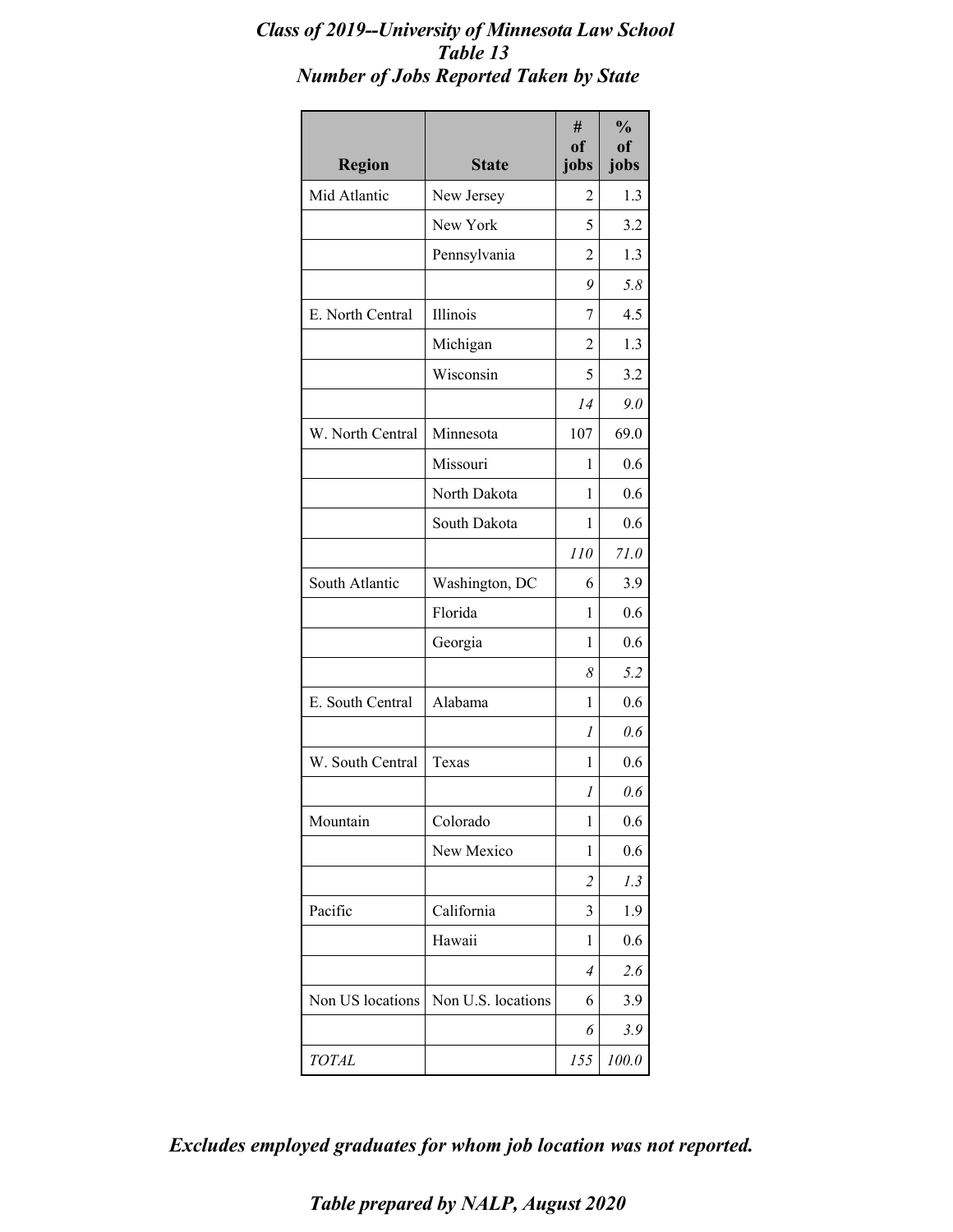### *Class of 2019--University of Minnesota Law School Table 14 Location of Instate Jobs*

| <b>In-state location</b> | #<br>of<br><b>Jobs</b> | $\frac{6}{10}$<br>of<br><b>Jobs</b> |
|--------------------------|------------------------|-------------------------------------|
| Bloomington              | 1                      | 0.9                                 |
| Duluth                   | 1                      | 0.9                                 |
| Eagan                    | 2                      | 1.9                                 |
| Minneapolis              | 78                     | 72.9                                |
| Minnetonka               | 2                      | 1.9                                 |
| Other/unknown Minnesota  | 6                      | 5.6                                 |
| Rochester                | 1                      | 0.9                                 |
| Roseville                | 1                      | 0.9                                 |
| St. Paul                 | 15                     | 14.0                                |
|                          | 107                    | 100.0                               |

*Excludes employed graduates for whom job location was not reported.*